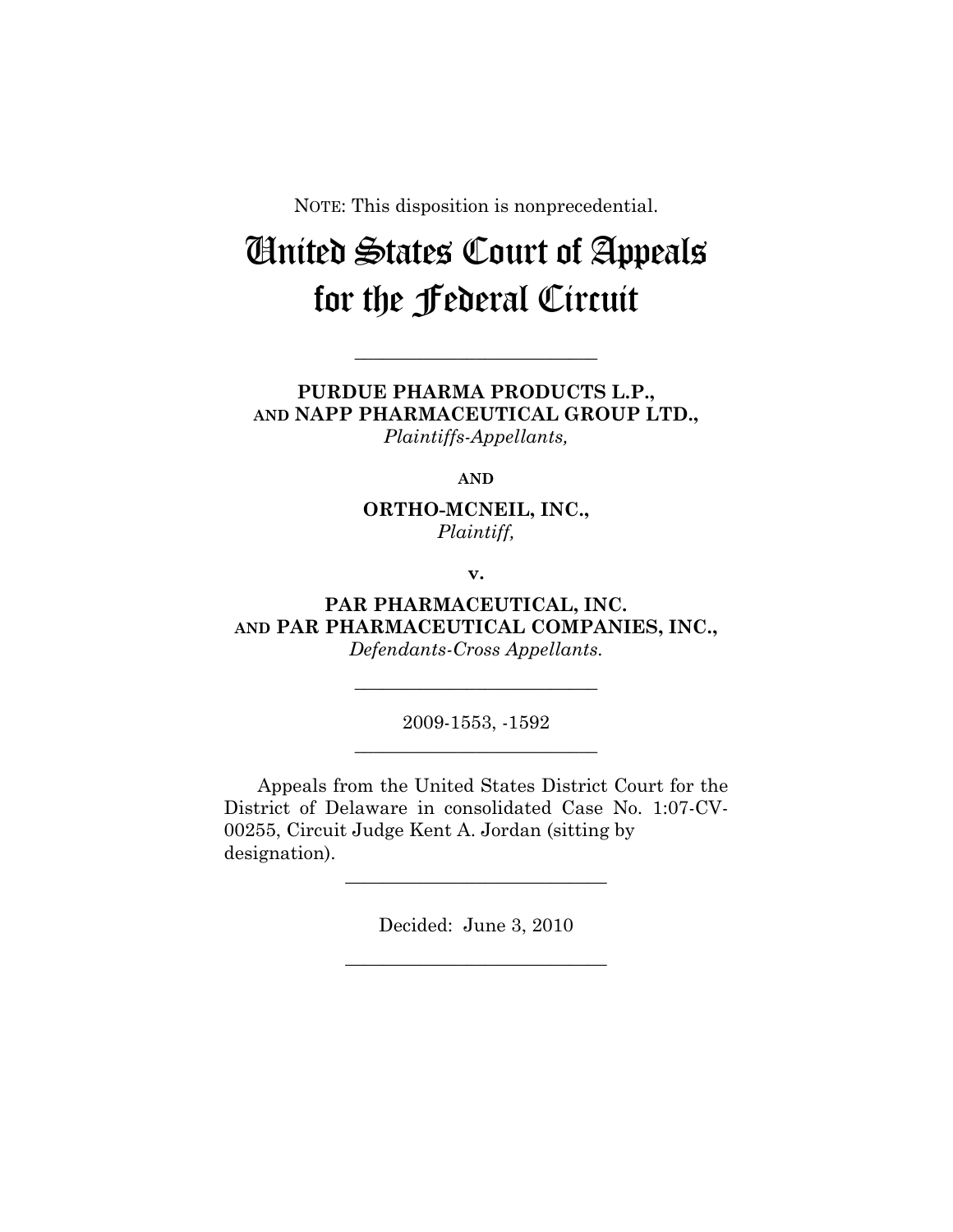ROBERT J. GOLDMAN, Ropes & Gray LLP, of East Palo Alto, California, argued for plaintiffs-appellants. With him on the brief were SASHA G. RAO; PABLO D. HENDLER and SONA DE, of New York, New York.

DANIEL G. BROWN, Wilson Sonsini Goodrich & Rosati, of New York, New York, argued for defendants-cross appellants. With him on the brief were RON E. SHULMAN, of Palo Alto, California; JENNIFER KOH, of San Diego, California; and NICOLE W. STAFFORD, of Austin, Texas.

**\_\_\_\_\_\_\_\_\_\_\_\_\_\_\_\_\_\_\_\_\_\_\_\_\_\_** 

Before LOURIE, LINN, and DYK, *Circuit Judges*. LOURIE, *Circuit Judge*.

Purdue Pharma Products L.P. and Napp Pharmaceutical Group Ltd. (collectively, "Purdue") appeal from a decision of the United States District Court for the District of Delaware holding U.S. Patents 6,254,887 ("the '887 patent") and 7,074,430 ("the '430 patent") invalid for obviousness. Par Pharmaceutical, Inc. and Par Pharmaceutical Companies, Inc. (collectively, "Par") cross-appeal from the district court's decision finding the '887 and '430 patents not unenforceable due to inequitable conduct. We affirm.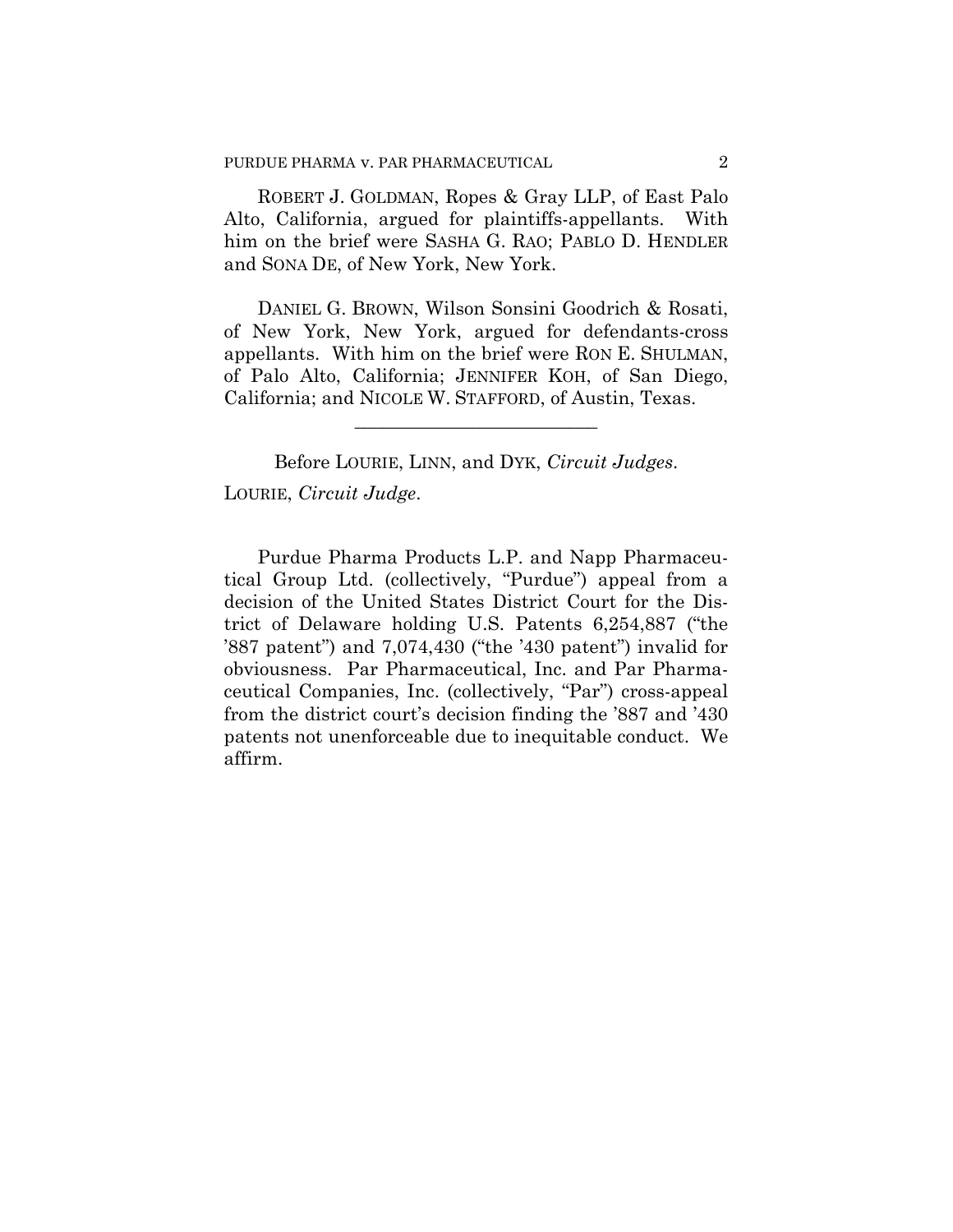#### **BACKGROUND**

Purdue owns the '887 and '430 patents, which claim controlled-release tramadol formations suitable for oncedaily oral dosing. Tramadol is an opioid analgesic used to treat moderate to moderately severe pain, including pain from arthritis. Certain claims further limit the tramadol formulation to certain dissolution rates and  $W_{50}$  values<sup>[1](#page-2-0)</sup> between ten and thirty-three hours. Ortho-McNeil, Inc. sells once-daily tramadol (branded as Ultram® ER) under a license from Purdue. Par filed an abbreviated new drug application ("ANDA") seeking FDA approval to market generic Ultram® ER, and Purdue filed suit alleging infringement of claims 3, 13, 27, and 29 of the '887 patent and 5, 7, and 11 of the '430 patent. Par counterclaimed that the asserted patents were invalid under 35 U.S.C. § 112 for lack of enablement and written description, invalid under § 103 for obviousness, and unenforceable due to inequitable conduct.

After a five-day bench trial, the district court held that Par's proposed generic tramadol product literally infringed the asserted patents, that the asserted patents were not unenforceable, but that the asserted claims were invalid for obviousness. *Purdue Pharma Prods. L.P. v. Par Pharm., Inc.*, 642 F. Supp. 2d 329 (D. Del. 2009). With regard to invalidity, the district court held that the asserted claims would have been obvious in light of (1) U.S. Patent 5,580,578 ("Oshlack"), which describes formulations of opioid analgesics, including tramadol, for oncedaily dosing and (2) what was known in the art about tramadol and once-daily formulations. The court reasoned that the Oshlack patent taught the use of tramadol as one of fourteen different opioid analgesics to be used

<u>.</u>

<span id="page-2-0"></span><sup>&</sup>lt;sup>1</sup> The W<sub>50</sub> value equals the width of an administered drug's plasma profile (plasma concentration over time) at half the drug's maximum plasma concentration.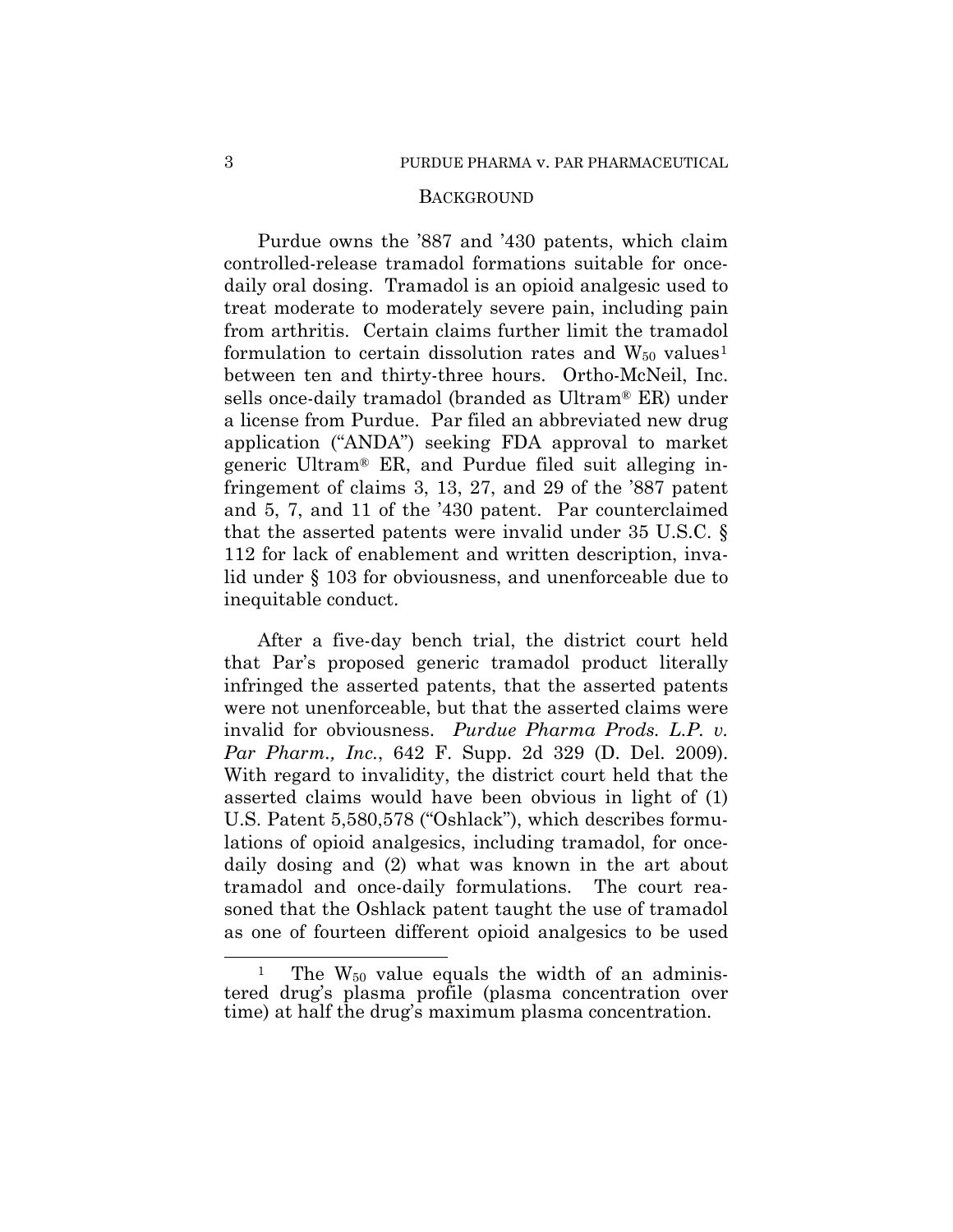and that any differences in incorporating tramadol as the active ingredient in a once-a-day formulation would have involved only routine experimentation. *Id.* at 369-73. The court then rejected Purdue's claims of secondary considerations, finding evidence of copying not compelling in the ANDA context where bioequivalency is a prerequisite to FDA approval, and that Purdue's evidence of commercial success was "underwhelming." *Id.* at 373-74.

With regard to unenforceability, the district court found that Par had failed to prove intent to deceive by clear and convincing evidence. Specifically, while finding that the applicants had withheld material experimental data and had submitted a materially misleading declaration ("the Malkowska declaration"), the district court found plausible the inference that the applicants were merely overly aggressive in trying to put a positive spin on the experimental results without intending to deceive the United States Patent and Trademark Office ("PTO"). In reaching that conclusion, the district court relied, *inter alia*, on the credibility of Ms. Malkowska's testimony and the applicants' later disclosure of the more pertinent Napp repeat experiments generated for a foreign litigation. *Id.* at 375-79.

Both Purdue and Par appealed. We have jurisdiction pursuant to 28 U.S.C. § 1295(a)(1).

### **DISCUSSION**

Purdue appeals from the district court's decision holding claims 3, 13, 27, and 29 of the '887 patent and 5, 7, and 11 of the '430 patent invalid as obvious. Par crossappeals from the decision that the asserted patents are not unenforceable due to inequitable conduct. Par also cross-appeals from the district court's finding of infringement in light of the court's claim construction, but, as that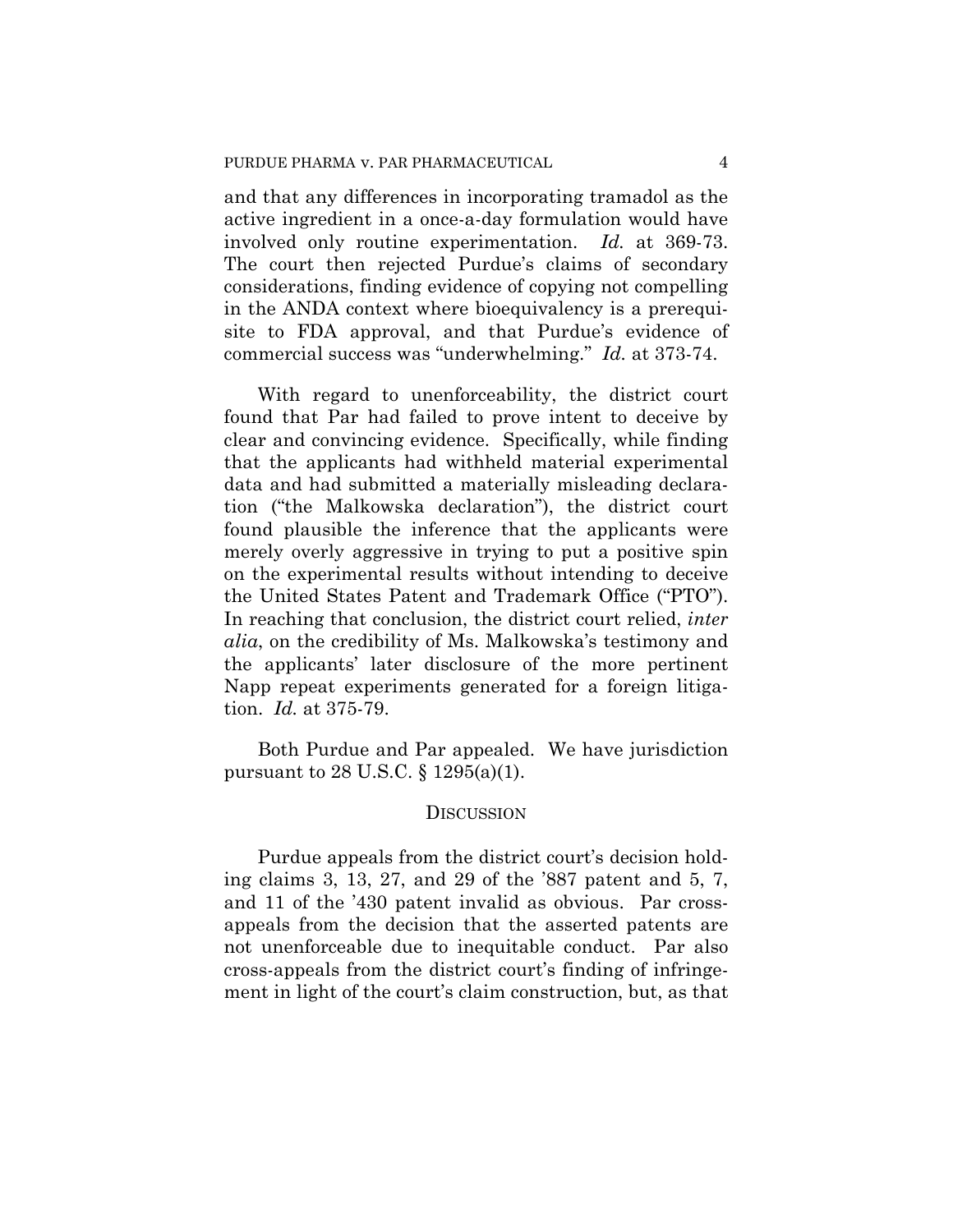argument merely asserts another ground for affirmance of non-liability, it is not appropriate for cross-appeal, *Voda v. Cordis Corp.*, 536 F.3d 1311, 1324 n.4 (Fed. Cir. 2008), nor is it persuasive. We consider each appeal in turn.

#### **Obviousness**

While the ultimate question of obviousness under 35 U.S.C. § 103 is a question of law, reviewed *de novo*, it is based on several underlying factual determinations, which we review after a bench trial for clear error. *Golden Blount, Inc. v. Robert H. Peterson Co.*, 365 F.3d 1054, 1058 (Fed. Cir. 2004). The relevant factual determinations include 1) the scope and content of the prior art, 2) the level of ordinary skill in the art, 3) the differences between the claimed invention and the prior art, and 4) evidence of secondary factors. *Graham v. John Deere Co.*, 383 U.S. 1, 17-18 (1966).

Purdue challenges the district court's finding of obviousness on multiple grounds.[2](#page-4-0) First, Purdue argues that the district court erred in finding that it would have been obvious in light of Oshlack to select tramadol as an active ingredient for use in a once-daily formulation. Rather, according to Purdue, the prior art teaches away from

<span id="page-4-0"></span><sup>&</sup>lt;u>.</u> 2 Purdue also argues that the district court made two factual errors, erroneously finding that (1) two patents, including Oshlack, were not before the PTO and (2) the use of tramadol disclosed in those patents did not represent work "by another" under § 102(e). Because the outcome is the same regardless whether Oshlack was before the PTO, we need not address this argument. As for Purdue's § 102(e) argument, Purdue raises it for the first time on appeal, and thus it has been waived. *See Sage Prods., Inc. v. Devon Indus., Inc.*, 126 F.3d 1420, 1426 (Fed. Cir. 1997). Even if it had not been waived, Purdue presented no evidence that the disclosures in the two cited patents were the invention of the inventors of the presently contested patents.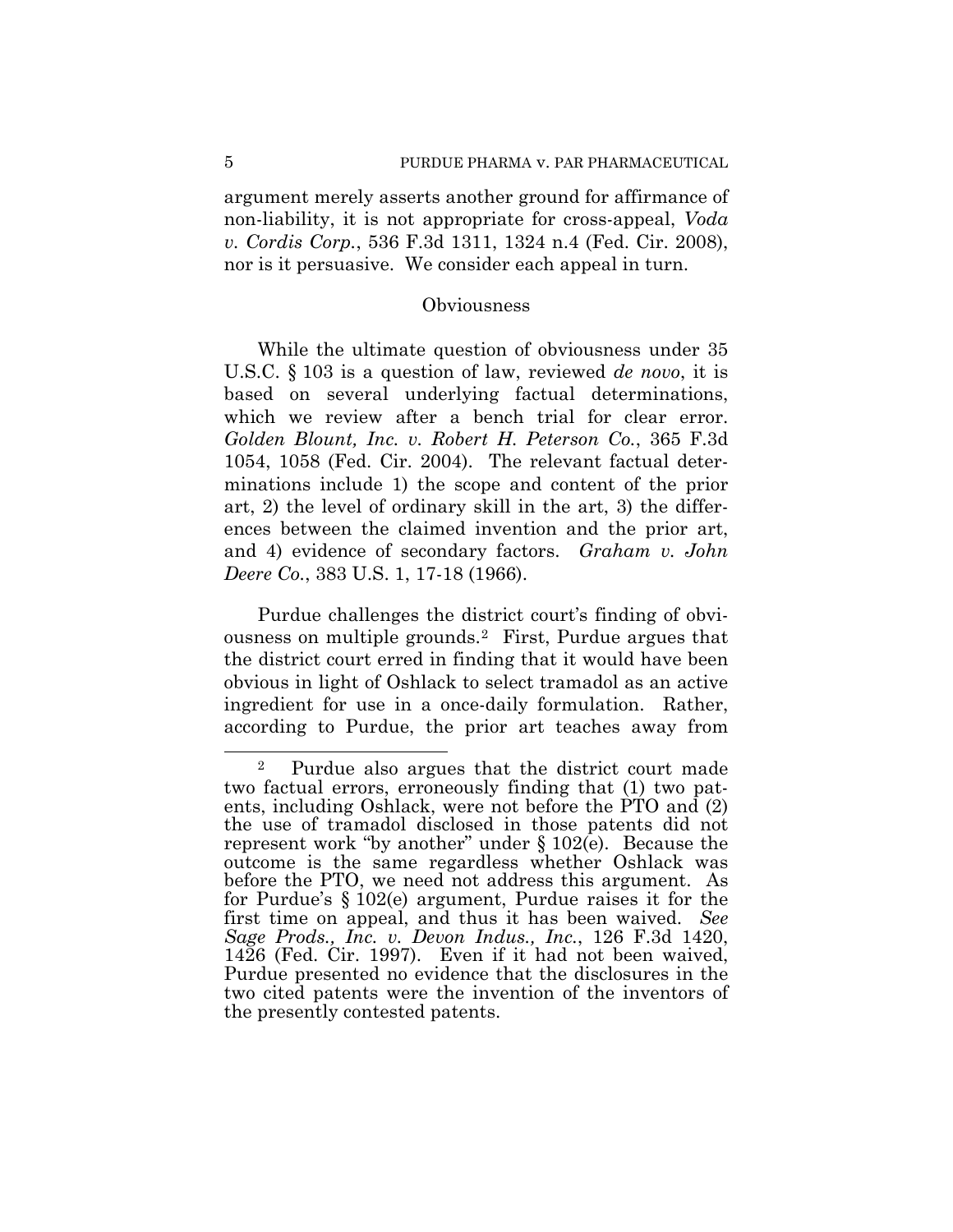selecting tramadol, reporting it as unpredictable and poorly understood, and the development of a one-a-day formulation for tramadol involved time-intensive design (*i.e.*, invention) not routine experimentation. Purdue next argues that the district court erred in finding that the claimed twenty-four hour therapeutic effect and  $W_{50}$ values were obvious since, at the time, there were no oral opioid formulations effective for greater than twelve hours and the W50 values, which were not disclosed in the prior art, do not emerge from routine experimentation. Finally, Purdue argues that the court gave insufficient weight to its secondary considerations of nonobviousness, including Par's copying of the invention and Ultram® ER's commercial success.

Par responds that the district court correctly found that one skilled in the art would have been motivated to make the claimed tramadol formulation in light of Oshlack's listing of tramadol for use in a once-daily formulation and the prior art's reports of its favorable characteristics. According to Par, Purdue presented no evidence of unexpected results over the Oshlack patent's controlled-release formulations and failed to rebut evidence that only routine experimentation was required to make the claimed formulation. Par also contends that the claimed twenty-four hour therapeutic effect and the claimed  $W_{50}$  values (the latter argument raised for the first time on appeal) were obvious as the Oshlack patent disclosed a formulation with a twenty-four hour effective blood concentration that would necessarily have a  $W_{50}$ value within the claimed range of ten to thirty-three hours. Finally, Par argues that the district court rightly rejected Purdue's secondary considerations, correctly finding that evidence of copying is not compelling in the Hatch-Waxman context and that the evidence of commercial success was "underwhelming."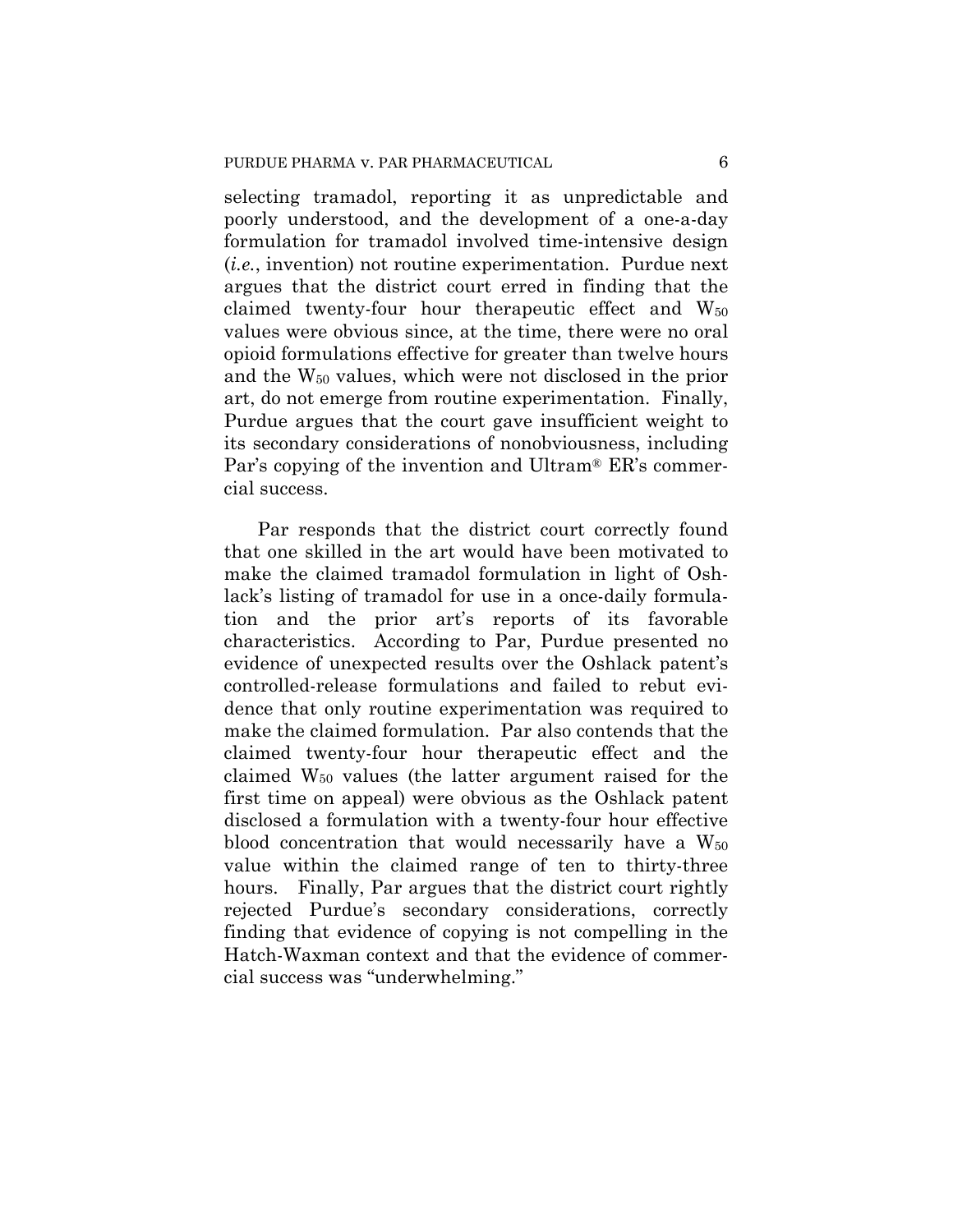We agree with Par and affirm the district court's decision finding the '887 and '430 patents would have been obvious in view of Oshlack. Purdue's asserted claims require (1) a tramadol formulation, (2) a controlledrelease coating, and (3) a dosing that is suitable for administration every twenty-four hours or that provides a therapeutic effect for about twenty-four hours. Some claims further recite very broad *in vitro* dissolution ranges, some claims recite an *in vivo* W<sub>50</sub> value of between ten to thirty-three hours, and some claims recite a controlled-release coating consisting of a water-insoluble wax, a water-insoluble polymer, a water-insoluble cellulose, a mixture of the foregoing, or the water-insoluble cellulose polyvinylpyrrolidone. In comparison, Oshlack discloses a controlled-release tramadol formulation with a similarly broad, although truncated, dissolution profile that provides effective blood levels for about twenty-four hours. '578 patent col.43 l.48–col.44 l.36 claims 43, 44, 47. It also discloses at least one opioid analgesic formulation with a W50 value of approximately twelve hours. *Id.* col.37 ll.28-31 Fig 8. And it discloses controlled-release coatings comprising polymethacrylate, a water-insoluble polymer, and polyvinylpyrrolidone.

Purdue's main argument is that a person of skill in the art would not have selected tramadol out of the myriad other possible active ingredients for use in a oncedaily formulation. But Oshlack makes that very selection; it lists tramadol as one of fourteen different opioid analgesics to use in a controlled-release formulation that provide effective blood levels for twenty-four hours. As such, Oshlack itself renders the selection of tramadol obvious regardless whether or not the patent lists tramadol as a preferred embodiment. *See Perricone v. Medicis Pharm. Corp.* 432 F.3d 1368, 1376 (Fed. Cir. 2005) ("This court rejects the notion that one of [14 listed] ingredients cannot anticipate because it appears without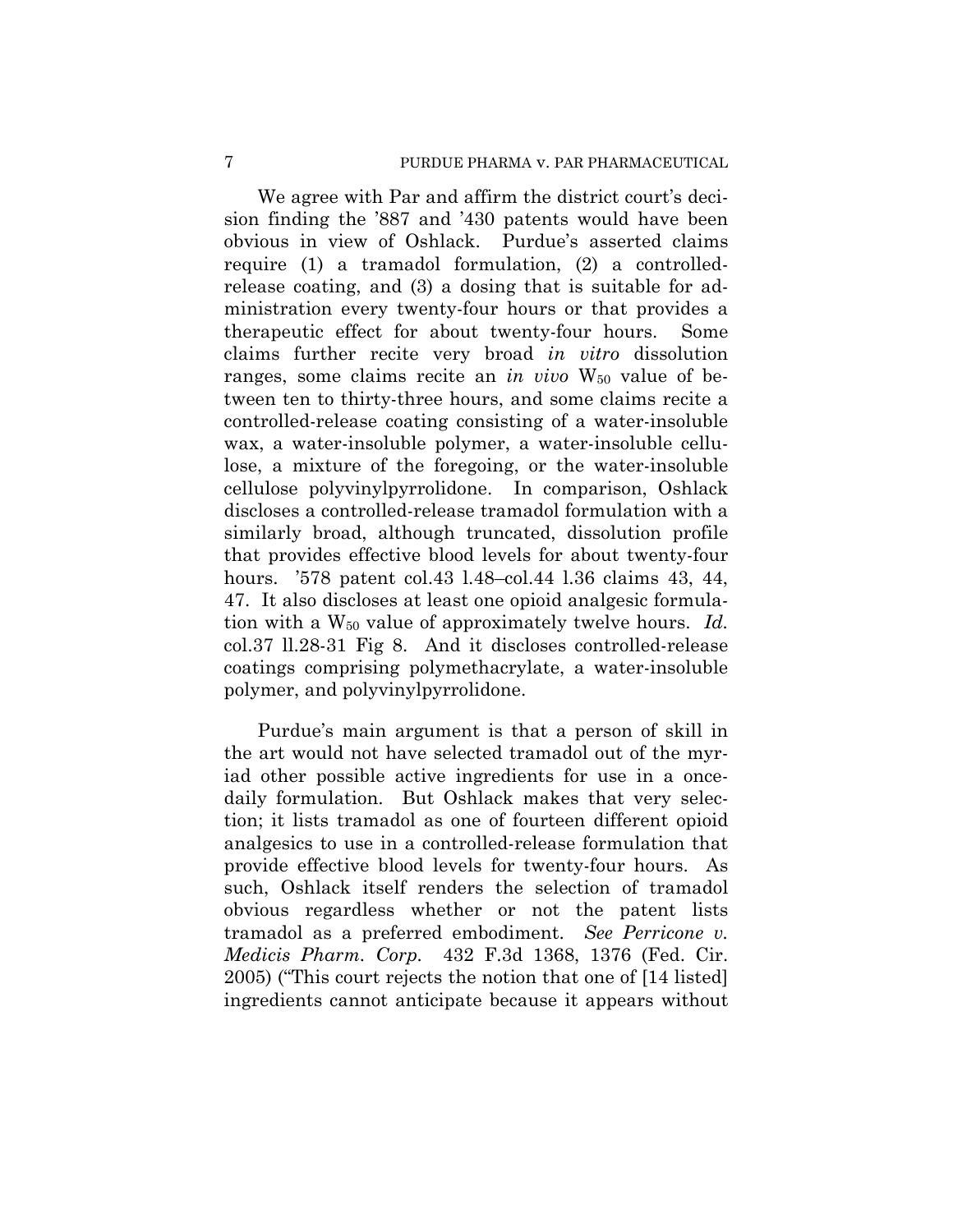special emphasis in a longer list."); *see also Merck & Co. v. Biocraft Labs., Inc.*, 874 F.2d 804, 807 (Fed. Cir. 1989) (holding that the prior art's disclosure of a multitude of combinations failed to render any particular formulation less obvious).

Purdue's alternative formulation of its argument, that the selection of a once-daily dose with twenty-four hour effect for tramadol was not obvious, similarly fails. Again, Oshlack expressly teaches once-daily formulations, *see, e.g.*, Oshlack col.12 ll.17-18; col.33 ll.33-34; col.34 ll.4- 7, with dissolution rates designed to provide effective blood levels for about twenty-four hours, *compare id.* col.12 ll.12-18, *with id.* col.43 l.48–col.44 l.9 claim 43. And it claims such formulations for use with tramadol. *Id.* col.44 ll.29-36 claim 47. To the extent that Purdue is arguing that the Oshlack patent fails to enable a oncedaily tramadol formulation, this argument also fails. For purposes of § 103, a prior art reference need not itself be enabled but is prior art for all that it discloses. *Symbol Techs., Inc. v. Opticon, Inc.*, 935 F.2d 1569, 1578 (Fed. Cir. 1991). Oshlack discloses a once-daily formulation of tramadol, and the district court found that in light of the knowledge in the art about once-daily formulations and about tramadol, persons of skill in the art would have been able to achieve a once-daily tramadol formulation with the claimed properties through routine experimentation. *Purdue Pharma*, 642 F. Supp. 2d at 373. We see no clear error in that finding.

Although argued on appeal, Purdue does not appear to have distinguished the Oshlack patent on the basis of the claimed W50 values before the district court, waiving the argument. *See Sage Prods., Inc. v. Devon Indus., Inc.*, 126 F.3d 1420, 1426 (Fed. Cir. 1997). Yet, we note that Oshlack does in fact disclose a once-daily formulation with a W<sub>50</sub> value within the broad range of ten to thirty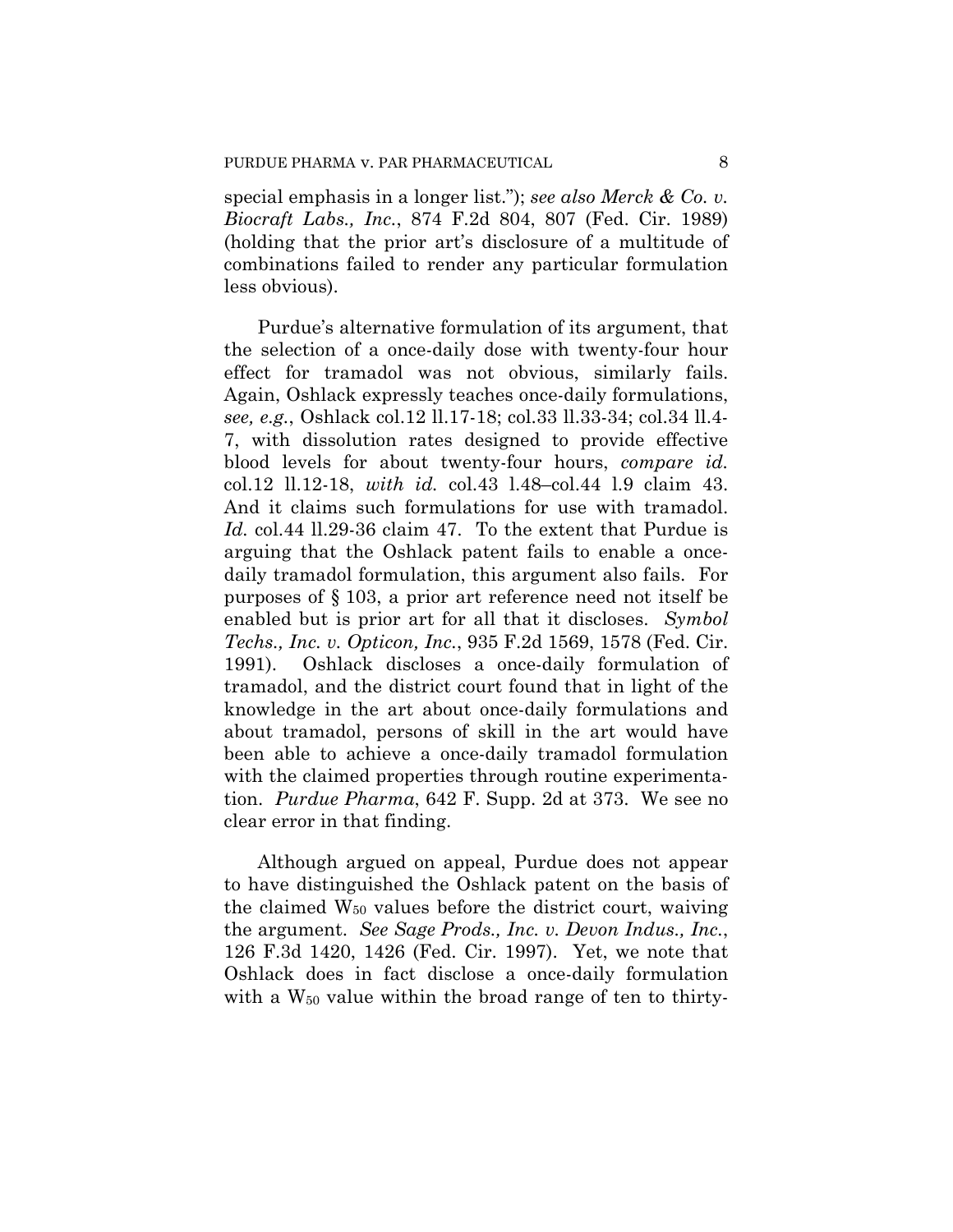three hours claimed in claim 13 of the '887 patent and claim 11 of the '430 patent. Specifically, Figure 8 graphs the plasma concentration of the opioid analgesic morphine from Example 20 over time, revealing a  $W_{50}$  value of approximately twelve hours. Thus, Oshlack itself provides a motivation to prepare a once-a-day tramadol formulation with a  $W_{50}$  value within the claimed range whether or not such a  $W_{50}$  value is, as the district court found, necessarily a characteristic of a one-a-day tramadol formulation. *Purdue Pharma*, 642 F. Supp. 2d at 373.

Finally, we also reject Purdue's argument that the district court placed insufficient weight on its secondary considerations of nonobviousness. Such considerations here do not rebut Par's clear case of obviousness. *See Agrizap, Inc. v. Woodstream Corp.*, 520 F.3d 1337, 1344 (Fed. Cir. 2008). Moreover, we do not find compelling Purdue's evidence of copying in the ANDA context where a showing of bioequivalency is required for FDA approval. Nor do we find compelling Purdue's sales figures without any evidence giving context to such figures. Accordingly, we affirm the district court's final judgment holding the asserted claims of the '887 and '430 patents invalid as obvious.

#### Inequitable Conduct

This court reviews the district court's inequitable conduct determination under a two-tier standard; we review the underlying factual determinations for clear error but the ultimate decision on inequitable conduct for an abuse of discretion. *Star Scientific, Inc. v. R.J. Reynolds Tobacco Co.*, 537 F.3d 1357, 1365 (Fed. Cir. 2008). A conclusion of inequitable conduct requires an accused infringer to show that the applicant (1) made an affirmative misrepresentation of material fact, failed to disclose material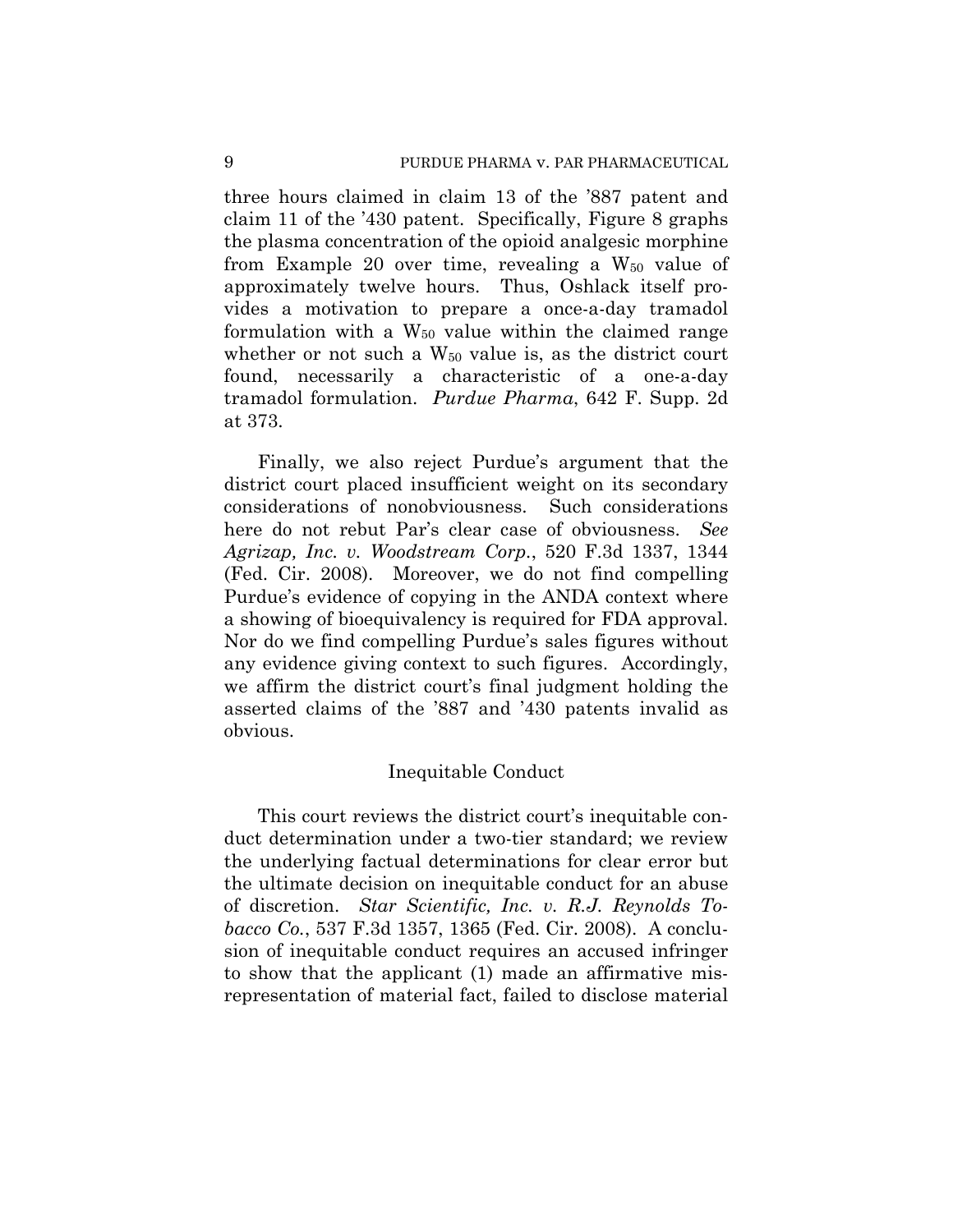information, or submitted false material information, and (2) did so with intent to deceive the PTO. *Id.* Both materiality and intent to deceive must be proven by clear and convincing evidence, after which the court must balance the equities to determine whether the conduct was egregious enough to warrant holding the entire patent unenforceable. *Id.*

Par argues that the district court erred in not finding intent to deceive because Purdue offered no credible explanation for withholding material experimental data and submitting a materially misleading declaration by Ms. Malkowska that reported other, more favorable, data to the PTO. In fact, according to Par, the district court's characterization of the Malkowska declaration as an overly aggressive attempt to put a positive spin on the data is effectively a finding of deceptive intent under this court's case law, citing *Cargill, Inc. v. Canbra Foods, Ltd.*, 476 F.3d 1359 (Fed. Cir. 2007) and *Paragon Podiatry Laboratory, Inc. v. KLM Laboratories, Inc.*, 984 F.2d 1182 (Fed. Cir. 1993). Par also asserts that the district court incorrectly relied on irrelevant evidence of good faith, including Ms. Malkowska's failure to recall why the data were not submitted; the potential that the formulators did not recognize the data's import to patentability when the evidence showed that they did; and the applicants' later submission of similar data, the Napp repeat experiments.

Purdue responds that the district court correctly found no intent to deceive based on the credibility of Purdue's witnesses in light of the entire record, including that the Malkowska declaration was prepared to rebut, not a rejection of obviousness by the PTO, but inherent anticipation in an EPO proceeding, and that the applicants timely disclosed more pertinent experimental results, the Napp repeat experiments, generated for a foreign litigation. Furthermore, according to Purdue, no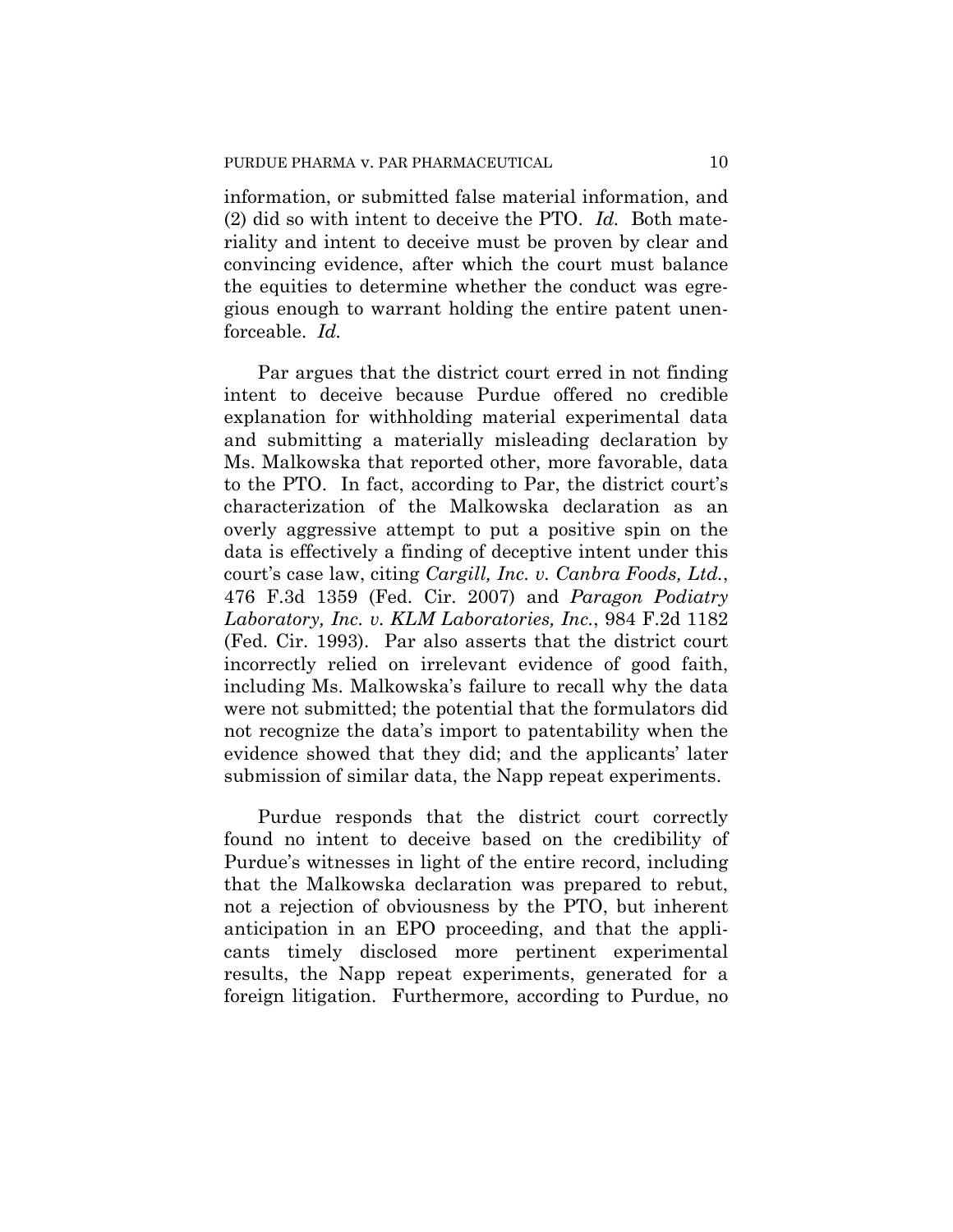evidence of good faith was required since Par did not meet its burden of showing intent to deceive, which cannot be inferred from materiality alone. Regardless, Purdue argues, the record supports a credible excuse: The omitted data did not reproduce conditions from the prior art and revealed dissolution rates outside those claimed in the asserted patents.

We agree with Purdue and affirm the district court's decision of no inequitable conduct. Even assuming that the applicants withheld material data and submitted a materially misleading declaration, as the district court found, *Purdue Pharma*, 642 F. Supp. 2d at 378, we find no clear error in the district court's finding that Par failed to present clear and convincing evidence of intent to deceive, *id.* at 379. Specifically, the fact that the applicants later submitted to the PTO the Napp repeat experiments strongly suggests that the applicants did not act with deceptive intent when they omitted similar data from the Malkowska declaration or when they submitted the Malkowska declaration with its omitted data to the PTO. *Cf. Cargill*, 476 F.3d at 1366 (finding intent to deceive when applicants repeatedly omitted highly relevant test data). In fact, the Napp repeat experiments were even more pertinent than the withheld data as they revealed dissolution rates that fell directly within—rather than near—the claimed rates. Therefore, another reasonable inference is that the applicants believed (rightly or wrongly) that the withheld data were irrelevant, either because the experimental conditions did not replicate those of the prior art or because they did not replicate those in an earlier Malkowska declaration.

Any inference of deceptive intent in the preparation of the declaration itself is further undermined by the fact that the applicants prepared the Malkowska declaration, not to respond directly to a rejection by the PTO, but for